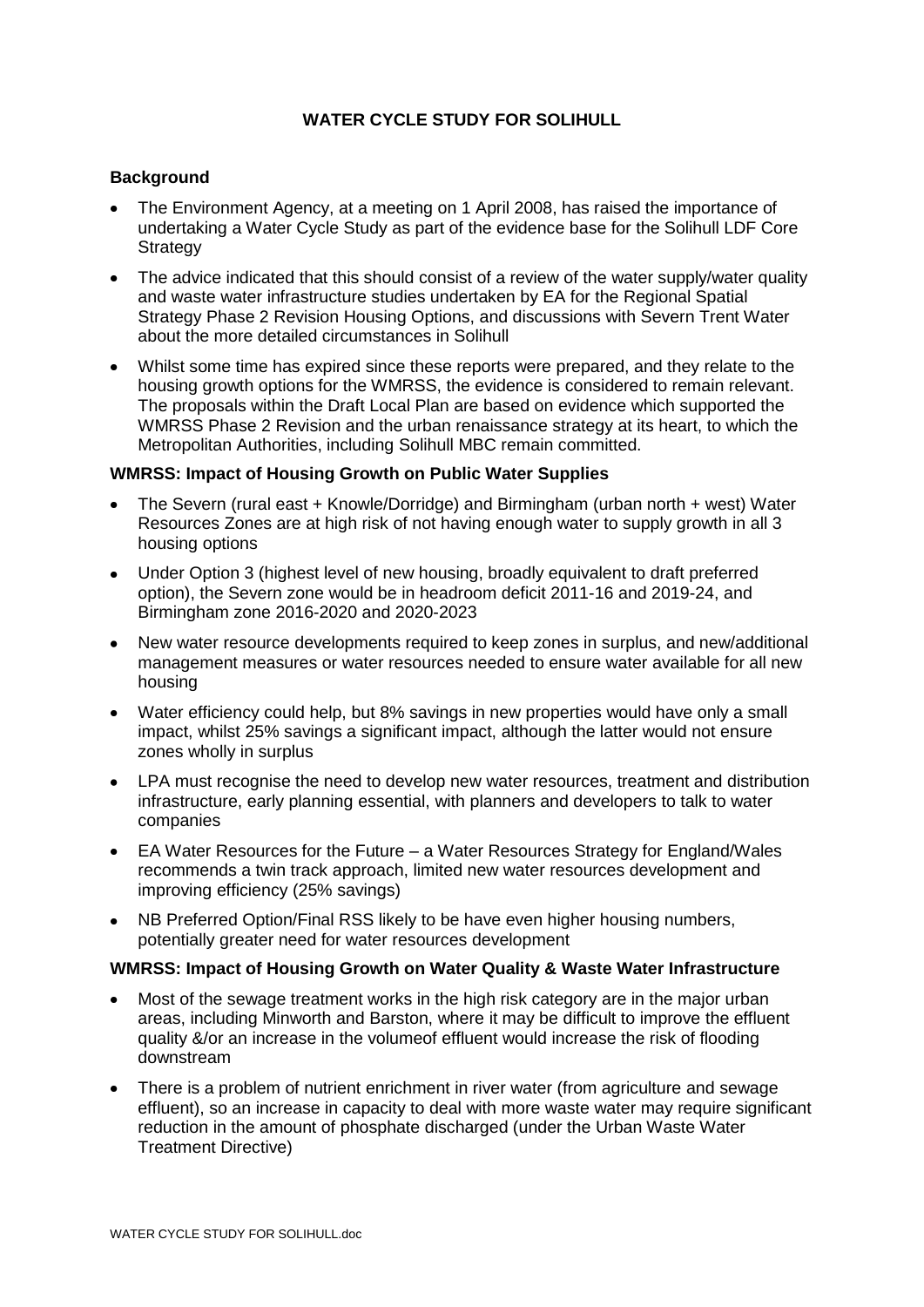- Point source pollution is closely controlled, but diffuse pollution is an increasing problem requiring better surface water management through the use of sustainable drainage systems
- The River Blythe is designated a Urban Waste Water Treatment Directive D Sensitive Area (Entrophic), where growth could have major implications for investment in new sewage treatment infrastructure (more rigorous standard at higher population thresholds)
- New discharges may need to meet tight ammonia standards (Freshwater Fish Directive), a particular problem if works discharge into a small river with limited dilution capacity
- The Environment Agency River Basin Management Plans seek to ensure that all water bodies reach good ecological status, and the planning system will need to help deliver improvements to the water environment
- Issue of capacity of sewers and premature overflow to rivers in wet weather requires difficult and expensive upgrading
- Local Planning Authorities should consult early with water companies and the Environment Agency to ensure adequate sewerage infrastructure, and should undertake water cycle studies where appropriate

# **Discussions with Severn Trent Water**

- Regular discussions have been held with representatives from Severn Trent Water (STW) to ascertain any issues relating to development being proposed through the Solihull Core Strategy/Local Plan
- Meetings took place in June and August 2008 during the preparation of Challenges and Choices, and in January 2009 during the consultation period on the document. These indicated that concentrating development within the main urban areas in the Borough was less likely to be a problem than development in the rural area. STW indicated that development incorporating a significant expansion of Balsall Common as envisaged by the Government's study by Nathanial Lichfield Partnership may be a problem
- Further meetings took place during the preparation of the Emerging Core Strategy in May 2010, and during the consultation on the document in December 2010, again supporting the approach of consolidating development within the main urban areas of the Borough
- A further meeting was held in November 2011 during preparation of the Draft Local Plan, following which detailed site allocations were forwarded to STW

#### **Response from Severn Trent Water**

- A response was received from Severn Trent Water (STW) on 27 February 2012, following a high level desk top assessment of the impact of the proposed growth in the Draft Local Plan on sewerage infrastructure. A copy of the assessment is attached as Appendix A to this study
- The proposed development in the North Solihull Regeneration Area may present some sewer capacity issues as the sites will drain to the same sub-catchment, which has some records of minor flooding. Initial analysis indicates that there is sufficient treatment capacity available at Coleshill Sewage Treatment Works to accommodate flows from the scale of development proposed. Surface water should be attenuated on site, or if not possible be discharged to the river Cole or its tributaries
- The proposed development in the mature suburbs and rural areas is generally smaller scale and more dispersed. Localised capacity improvements may be required to accommodate flows from these developments. Initial analysis indicates that there is sufficient treatment capacity available at Coleshill, Barston and Minworth Sewage Treatment Works to accommodate flows from the proposed scale of development